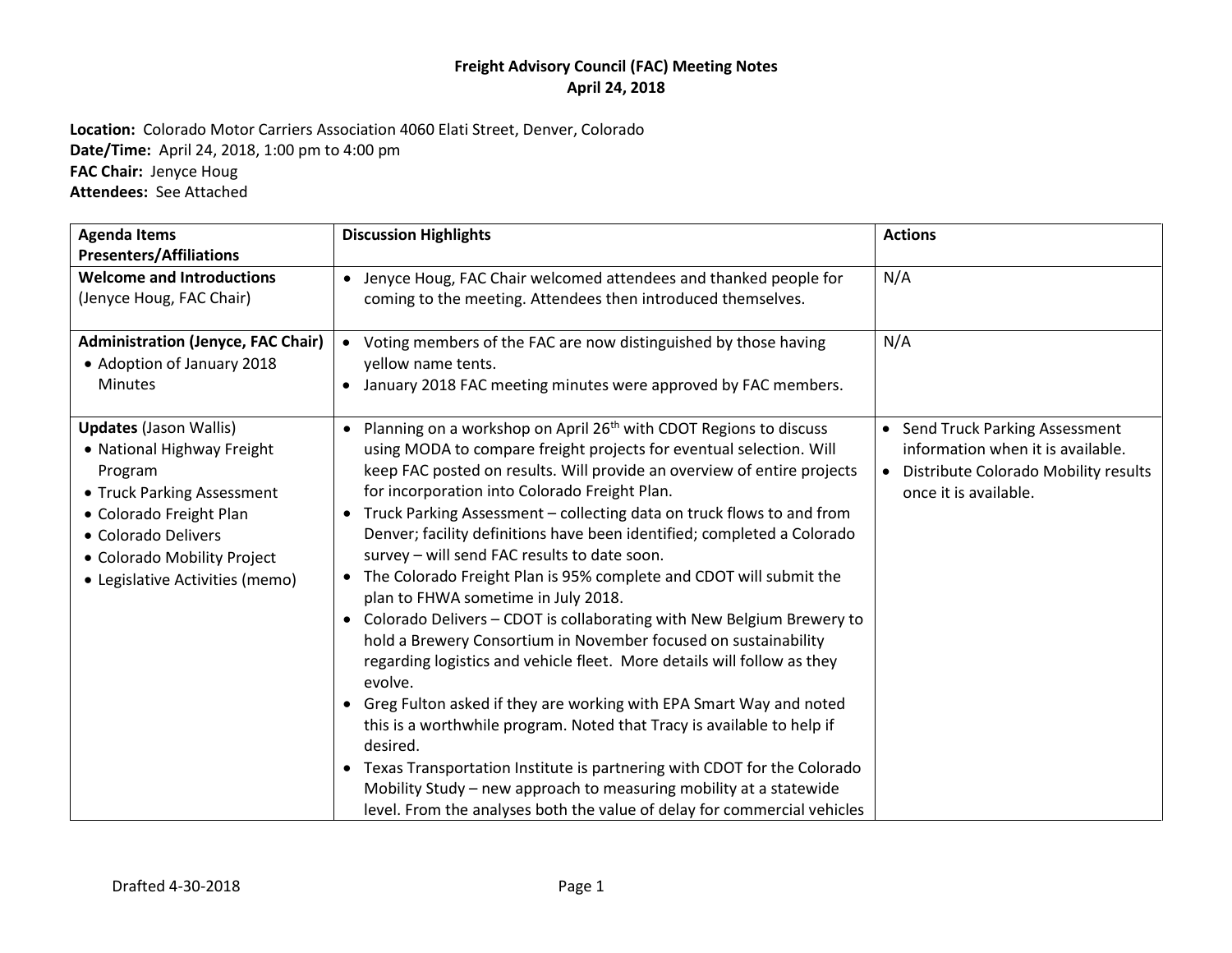| <b>Agenda Items</b>                                                                                    | <b>Discussion Highlights</b>                                                                                                                                                                                                                                                                                                                                                                                                                                                                                                                                                                                                                                                                                                                                                                                                                                                                                                                                                                                                                                                                                                                                                                                                                                                                                                                                                                                                                                                                                                                   | <b>Actions</b>                                                                                                     |
|--------------------------------------------------------------------------------------------------------|------------------------------------------------------------------------------------------------------------------------------------------------------------------------------------------------------------------------------------------------------------------------------------------------------------------------------------------------------------------------------------------------------------------------------------------------------------------------------------------------------------------------------------------------------------------------------------------------------------------------------------------------------------------------------------------------------------------------------------------------------------------------------------------------------------------------------------------------------------------------------------------------------------------------------------------------------------------------------------------------------------------------------------------------------------------------------------------------------------------------------------------------------------------------------------------------------------------------------------------------------------------------------------------------------------------------------------------------------------------------------------------------------------------------------------------------------------------------------------------------------------------------------------------------|--------------------------------------------------------------------------------------------------------------------|
| <b>Presenters/Affiliations</b>                                                                         |                                                                                                                                                                                                                                                                                                                                                                                                                                                                                                                                                                                                                                                                                                                                                                                                                                                                                                                                                                                                                                                                                                                                                                                                                                                                                                                                                                                                                                                                                                                                                |                                                                                                                    |
|                                                                                                        | and hours of delay will be estimated. Anticipate having these number in<br>August 2018. The specific freight hot spot will are also still a key<br>consideration.<br>• A legislative memorandum is included in the handout packet and is<br>available for review.<br>Per Greg Fulton - Senate Bill 1 will be heard next week and the Denver<br>Chamber is supporting this. It will be tough to get through the<br>legislature - Takes \$495 million for 2 years and \$250 million annually for<br>next 20 years, vote will occur next November. Tier 1 project bonds<br>passed the Senate. There will be challenges in the House.<br>Agricultural products SB 18-197 - to die in house, passed measure third<br>party regulation - IRP.<br>Passed human trafficking and associated occupational accident<br>insurance.<br>• Per Debra Perkins-Smith, final ballot list is on the CDOT website, and<br>noted that this list is not a CDOT list. Used Development Program as<br>foundation and ballot list was approved by the Colorado Transportation<br>Commission and the Statewide Transportation Advisory Committee.<br>Another funding source is that the Joint Budget Committee agreed to<br>set aside \$495 million to go to transportation if SB 1 does not pass, but<br>is a one-time payment.<br>• Joe Kiely noted that the Truck Diversion Study for SH 71 there was a<br>update at CDOT Region 4 with RTD and staff where model run results<br>were presented. The project technical advisory committee is meeting in<br>two weeks. |                                                                                                                    |
| <b>Steering Committee Updates</b>                                                                      | <b>Freight Steering Committee</b>                                                                                                                                                                                                                                                                                                                                                                                                                                                                                                                                                                                                                                                                                                                                                                                                                                                                                                                                                                                                                                                                                                                                                                                                                                                                                                                                                                                                                                                                                                              | • Determine process for how FAC can                                                                                |
| (Jenyce Houg and Jason Wallis)<br><b>Volunteers for Steering</b><br>Committee<br><b>Rail Committee</b> | • Jenyce provided a Steering Committee update; noted that voting<br>member of FAC now have yellow name tents; Solicited members to ask<br>questions and feel free to comment on issues or needs they have.<br>• Barbara Kirkmeyer and Rod Pelton have both resigned from participating                                                                                                                                                                                                                                                                                                                                                                                                                                                                                                                                                                                                                                                                                                                                                                                                                                                                                                                                                                                                                                                                                                                                                                                                                                                         | be more involved in providing input<br>prior to CDOT final decisions being<br>made.<br>• Continue to coordinate on |
| <b>FAC Meeting Format</b>                                                                              | on the FAC Steering Committee - need other members to step in to fill<br>their place.                                                                                                                                                                                                                                                                                                                                                                                                                                                                                                                                                                                                                                                                                                                                                                                                                                                                                                                                                                                                                                                                                                                                                                                                                                                                                                                                                                                                                                                          | Engineers in truck cabs.                                                                                           |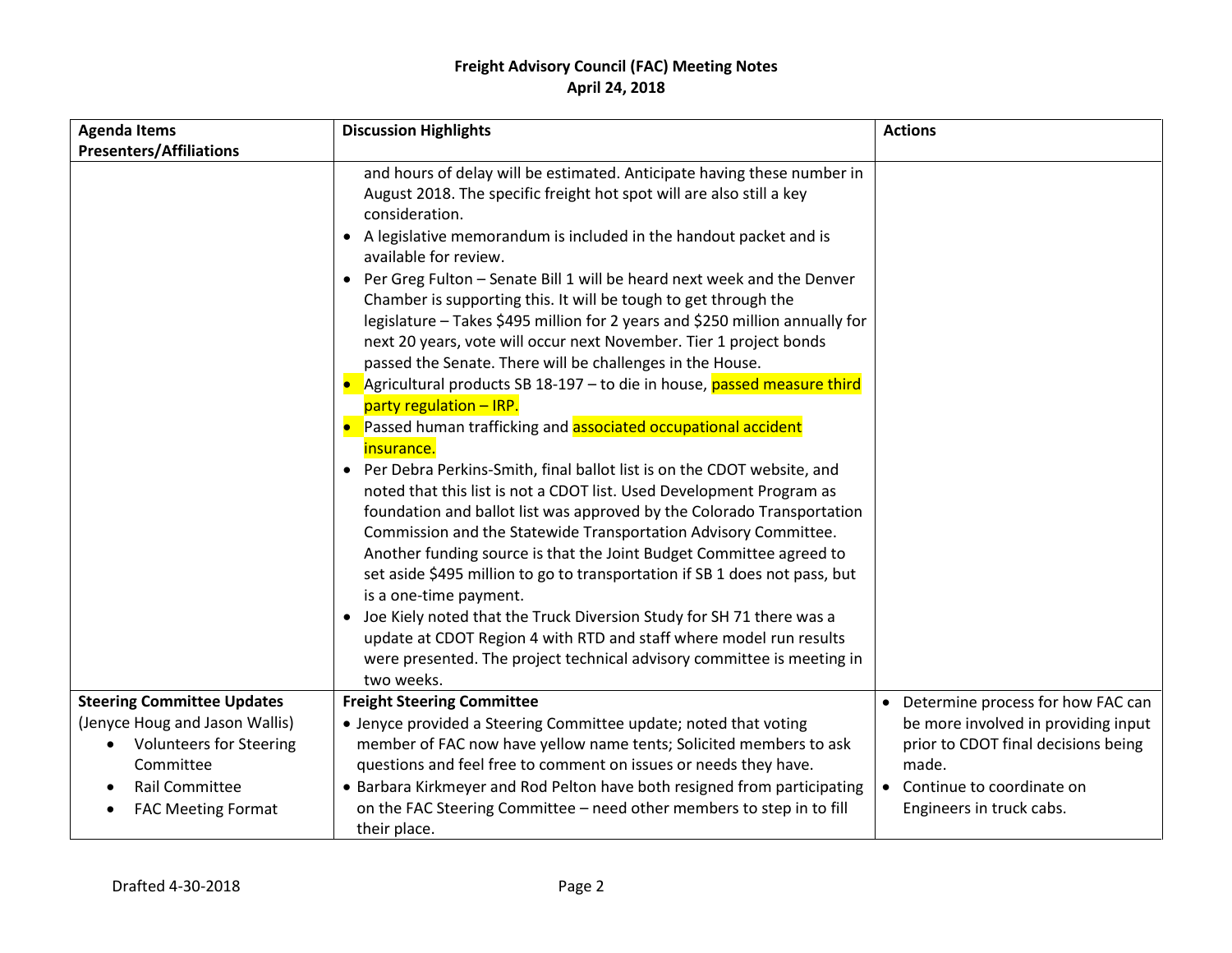| <b>Agenda Items</b>            | <b>Discussion Highlights</b>                                                                                                                                                                                                                                                                                                                                                                                                                                                                                                                                                                                                                                                                                                                                                                                                                                                                                                                                                                                                                                                                                                                                                                                                                                                                                                                                                                                                                                                                                                                                                                                                                                                                          | <b>Actions</b>                                                                                                                                                                                                                                              |
|--------------------------------|-------------------------------------------------------------------------------------------------------------------------------------------------------------------------------------------------------------------------------------------------------------------------------------------------------------------------------------------------------------------------------------------------------------------------------------------------------------------------------------------------------------------------------------------------------------------------------------------------------------------------------------------------------------------------------------------------------------------------------------------------------------------------------------------------------------------------------------------------------------------------------------------------------------------------------------------------------------------------------------------------------------------------------------------------------------------------------------------------------------------------------------------------------------------------------------------------------------------------------------------------------------------------------------------------------------------------------------------------------------------------------------------------------------------------------------------------------------------------------------------------------------------------------------------------------------------------------------------------------------------------------------------------------------------------------------------------------|-------------------------------------------------------------------------------------------------------------------------------------------------------------------------------------------------------------------------------------------------------------|
| <b>Presenters/Affiliations</b> |                                                                                                                                                                                                                                                                                                                                                                                                                                                                                                                                                                                                                                                                                                                                                                                                                                                                                                                                                                                                                                                                                                                                                                                                                                                                                                                                                                                                                                                                                                                                                                                                                                                                                                       |                                                                                                                                                                                                                                                             |
| <b>Future Discussion Items</b> | <b>Rail Committee</b><br>• Jason Wallis and Sharon Terranova noted that a Rail Committee for<br>freight is being established. Will want FAC rail representatives on this<br>committee. CDOT currently has the Transit and Rail Advisory Committee,<br>but this committee is more focused on transit. Need a committee<br>focused on rail freight. Will get back with FAC with further details as this<br>committee comes together.<br><b>FAC Meeting Format</b><br>. Now that the Colorado Freight Plan and State Freight and Passenger Rail<br>Plans are wrapping up, the FAC meetings will spend more time on<br>current issues related to freight vs. providing input for these two freight-<br>related plans.<br>• The idea is to have meaningful discussion on freight issues of the day -<br>providing members reading materials to review and then discuss at<br>meetings, or bring in freight subject matter experts to present on current<br>freight trends and issues. Other ideas could be to tour freight facilities -<br>Walmart and/or Smuckers are examples, etc.<br>• Andy Goetz and Pete Ricksershauser both brought up the proper time in<br>the planning process for FAC to provide input - which is before final<br>decisions are made at CDOT.<br>• Jenyce solicited other comments or questions from FAC members.<br>• Presenting information on CDOT's Safety (e.g., roundabout projects)<br>TSM&O project lists along with Division of Highway Maintenance list to<br>FAC was something to consider.<br>• Engineers in truck cabs - CMCA's Tracy Sakaguchi and CDOT working on<br>this - things are moving on this.<br>• Engage FAC is Oversize/Overweight Planning Meetings. | Invite FAC members to OSOW<br>Planning Meetings.<br>• Send out pre-meeting reading list<br>and ideas for topics of<br>conversation.<br>Look into OEDIT attending future<br>FAC meetings.<br>• Consider a CDOT Resiliency Plan<br><b>Presentation to FAC</b> |
|                                | • Jason noted that CDOT is in partnership with OEDIT in terms of assisting<br>OEDIT with transportation elements of proposals submitted to                                                                                                                                                                                                                                                                                                                                                                                                                                                                                                                                                                                                                                                                                                                                                                                                                                                                                                                                                                                                                                                                                                                                                                                                                                                                                                                                                                                                                                                                                                                                                            |                                                                                                                                                                                                                                                             |
|                                | perspective companies looking into locating in Colorado.                                                                                                                                                                                                                                                                                                                                                                                                                                                                                                                                                                                                                                                                                                                                                                                                                                                                                                                                                                                                                                                                                                                                                                                                                                                                                                                                                                                                                                                                                                                                                                                                                                              |                                                                                                                                                                                                                                                             |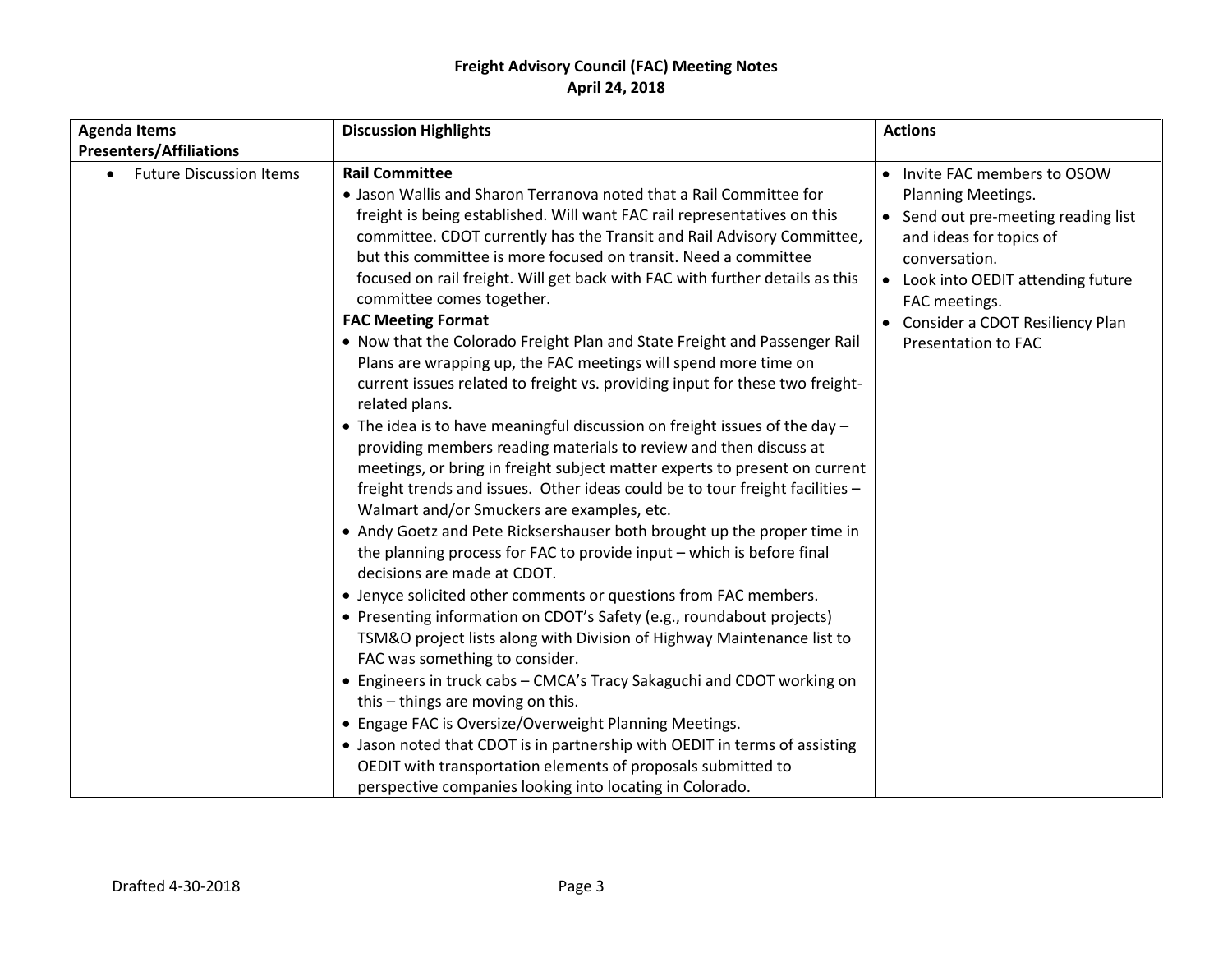| <b>Agenda Items</b>                                       | <b>Discussion Highlights</b>                                                                                                                                                                                                                                                                                                                                                                                                                                                                                                                                                                                                                                                                                            | <b>Actions</b>                                                                                                                                                                                                                                         |
|-----------------------------------------------------------|-------------------------------------------------------------------------------------------------------------------------------------------------------------------------------------------------------------------------------------------------------------------------------------------------------------------------------------------------------------------------------------------------------------------------------------------------------------------------------------------------------------------------------------------------------------------------------------------------------------------------------------------------------------------------------------------------------------------------|--------------------------------------------------------------------------------------------------------------------------------------------------------------------------------------------------------------------------------------------------------|
| <b>Presenters/Affiliations</b>                            |                                                                                                                                                                                                                                                                                                                                                                                                                                                                                                                                                                                                                                                                                                                         |                                                                                                                                                                                                                                                        |
|                                                           | • Pete Rickershauser suggested inviting OEDIT to attend future FAC<br>meetings and participate as a member if they are interested. Joe Kiely<br>noted that OEDIT changes to staff can be an obstacle to consistent OEDIT<br>participation.<br>• Jenyce noted soliciting presentations from other subject matter experts<br>outside of the FAC was something to consider.<br>• Greg Fulton requested a Resiliency Plan presentation.<br>• Debra Perkins-Smith noted that Oana Deselnicu, an economist, is leading<br>the new Resiliency Program at CDOT.                                                                                                                                                                 |                                                                                                                                                                                                                                                        |
| <b>CRISI Grant (Sarod Dhuru)</b>                          | • Sarod presented on a BNSF project being considered for a Consolidated<br>Rail Infrastructure and Safety (CRISI) Improvements Program grant.<br>• Hudson Rail Service Industrial Park - BNSF has purchased property at<br>the north end of town. SH 52 is the current best access; there is desire<br>to reroute truck traffic out of the downtown area to alleviate traffic.<br>• Looking into a grade-separated - either over or under at CR 49 -<br>currently there is no access to travel south – CR 49 could provide a line<br>to A-Train to DIA.<br>CMCA expressed their support for this project.<br>$\bullet$<br>Project is in coalition phase right now to identity who will write the<br>$\bullet$<br>grant. | • Sarod share information on the CRISI<br>grant application with a visual<br>presentation.                                                                                                                                                             |
| <b>Major Project Update</b><br>Central 70 (Rebecca White) | • Rebecca White, Deputy PM of Central 70 project provided an overview<br>of the project and background.<br>• CDOT's largest project – over \$1 billion and will take 5-6 years to build.<br>• 10-mile stretch along I-70 with 1,200 businesses within a quarter-mile<br>of the project.<br>• Two key reasons for the project are: 1) Viaduct, built in 1964 is in<br>disrepair, and 2) alleviate congestion.<br>Average of 8-10 hours of congestion daily and long-range planning<br>anticipates it will increase to 12 hours.                                                                                                                                                                                          | • Distribute Central 70 links and<br>emails to FAC members.<br>• Look into Heavy Tow service on<br>Central 70 project.<br>• Find out about toll discounts for<br>low income/minority populations<br>residing in the neighborhoods along<br>Central 70. |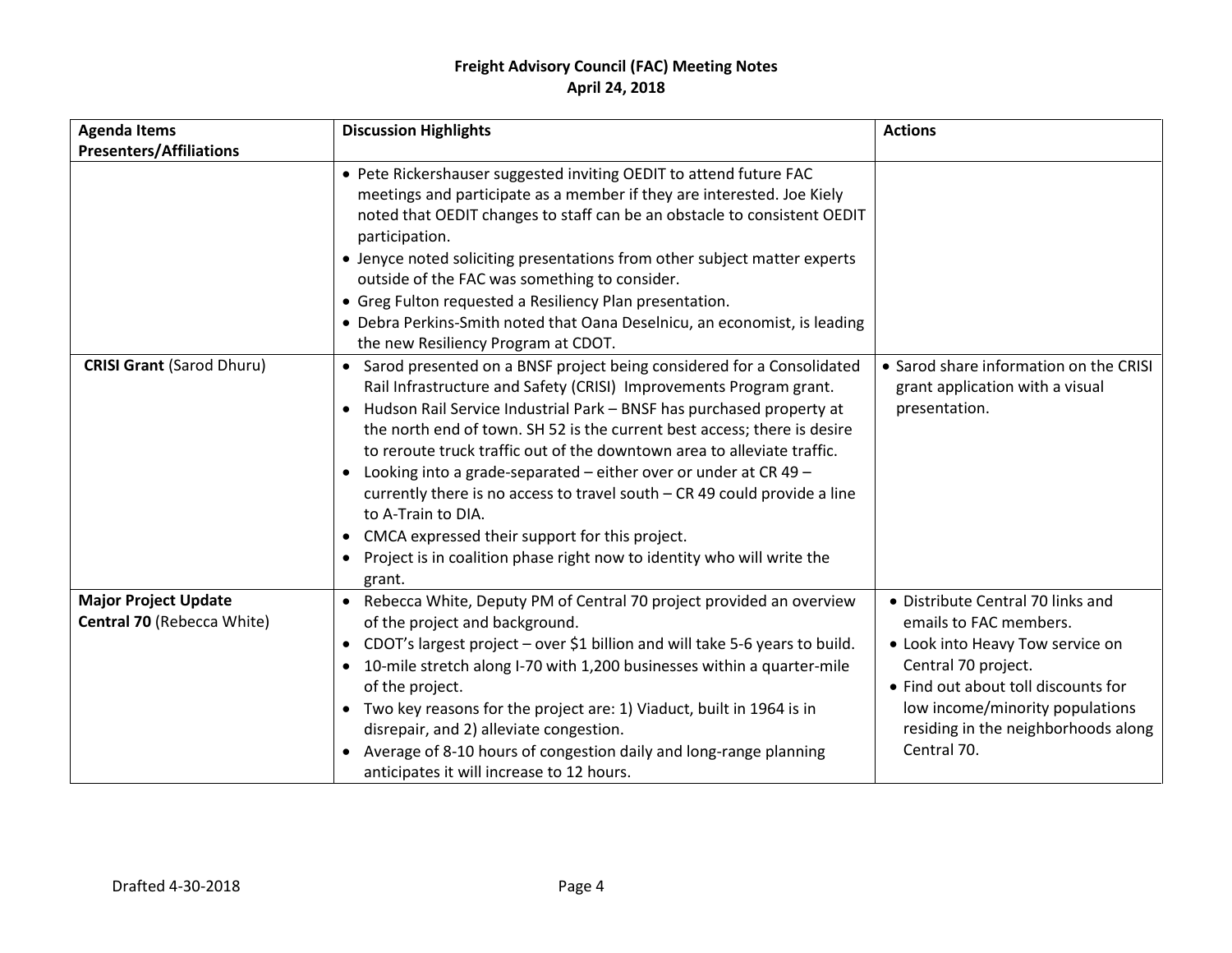| <b>Agenda Items</b>            | <b>Discussion Highlights</b>                                                                                                                                                                                                                                                                                                                                                                                                                                                                                                                                                                                                                                                                                                                                                                                                                                                                                                                                                                                                                                                                                                                                                                                                                                                                                                                                                                                                                                                                                                                                                                                                                                                                                                                                                                                               | <b>Actions</b> |
|--------------------------------|----------------------------------------------------------------------------------------------------------------------------------------------------------------------------------------------------------------------------------------------------------------------------------------------------------------------------------------------------------------------------------------------------------------------------------------------------------------------------------------------------------------------------------------------------------------------------------------------------------------------------------------------------------------------------------------------------------------------------------------------------------------------------------------------------------------------------------------------------------------------------------------------------------------------------------------------------------------------------------------------------------------------------------------------------------------------------------------------------------------------------------------------------------------------------------------------------------------------------------------------------------------------------------------------------------------------------------------------------------------------------------------------------------------------------------------------------------------------------------------------------------------------------------------------------------------------------------------------------------------------------------------------------------------------------------------------------------------------------------------------------------------------------------------------------------------------------|----------------|
| <b>Presenters/Affiliations</b> |                                                                                                                                                                                                                                                                                                                                                                                                                                                                                                                                                                                                                                                                                                                                                                                                                                                                                                                                                                                                                                                                                                                                                                                                                                                                                                                                                                                                                                                                                                                                                                                                                                                                                                                                                                                                                            |                |
|                                | Environmental Impact Statement (EIS) document took 14 years to<br>complete. Elyria Swansea neighborhood is impacted the most by the<br>original building of I-70 along this stretch.<br>Will take highway below grade by approximately 30 feet with a four-<br>$\bullet$<br>acre cover/park at grade.<br>Most funding will come from the Bridge Enterprise due to the viaduct<br>replacement.<br>• Consultants team retained for this project is Kiewit Meridiam Partners<br>(KMP).<br>A review of the key milestones for the project schedule was shared.<br>$\bullet$<br>Hunter Sydnor of KMP provided a construction process overview; is a<br>design build project that will be difficult to build while maintaining<br>access to the interstate. When the viaduct is taken down (in 2020) there<br>will be a few closures.<br>• West end needs the most lowering and the most amount of work, with<br>the middle section needing the mid-range of effort and the eastern<br>edge needing the least amount of work.<br>East is the first design package anticipating construction to start in<br>$\bullet$<br>September - November 2018.<br>Project website with notification on closures and other information is<br>$\bullet$<br>available on the CDOT website.<br>FAC member wanted to know if hazmat were included for reroutes<br>when closures occur $-$ the answer was yes.<br>• Joe Kiely noted that truckers originating outside of Colorado also need<br>to kept aware of Central 70 closures and rerouting. It will be key to have<br>notifications at ports of entry to Colorado.<br>Pete Rickershauser recommended installing more Visual Message Signs<br>during Central 70 closures.<br>Andy Goetz and Volker Schurr both expressed concerns with reroutes to<br>270/276 as they are already congested. |                |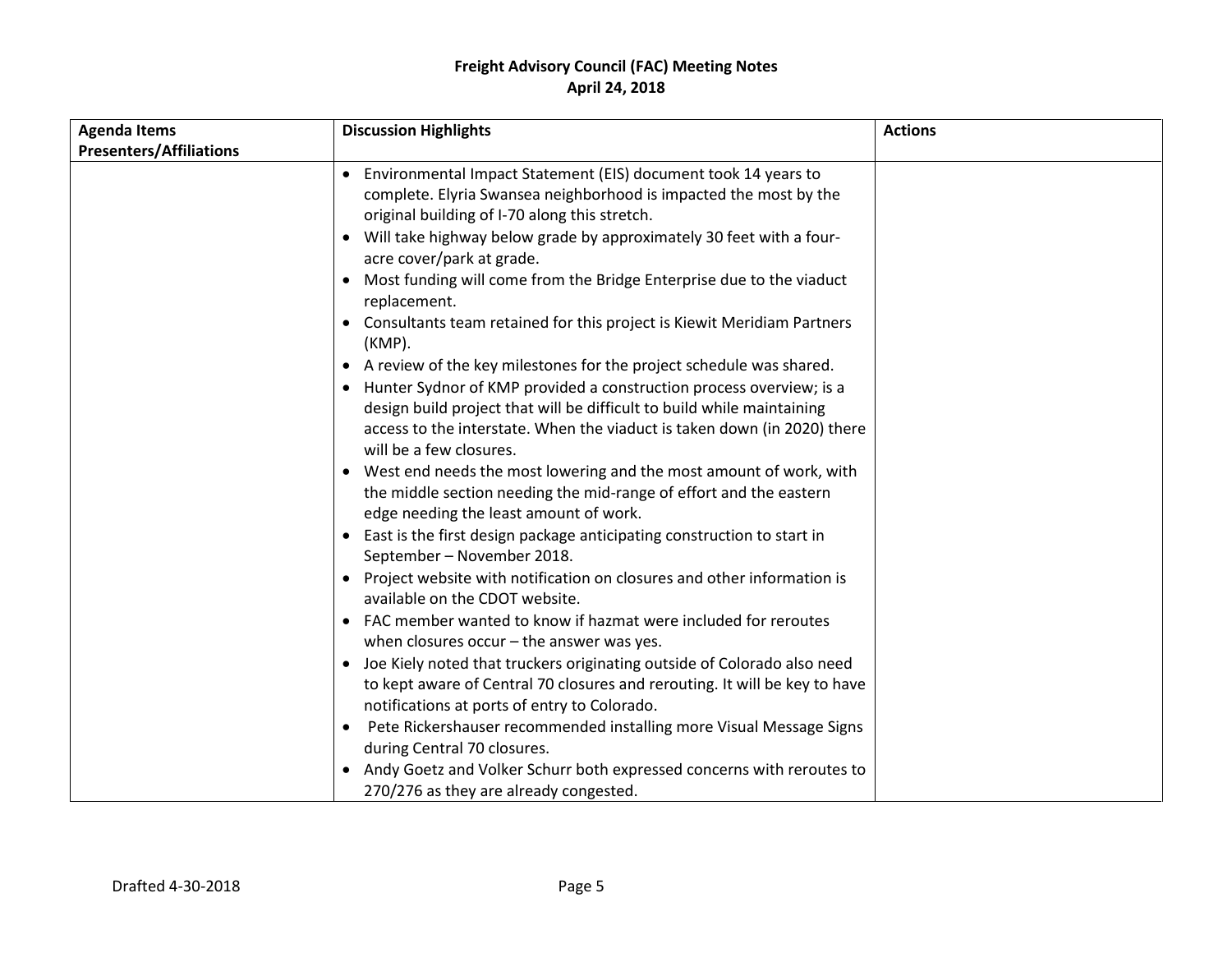| <b>Agenda Items</b>                                   | <b>Discussion Highlights</b>                                                                                                                                                                                                                                                                                                                                                                                                                                                                                                                                                                                                                                                                                                                                                                                                                                                                                                                                                                                                                                                                               | <b>Actions</b>                                                  |
|-------------------------------------------------------|------------------------------------------------------------------------------------------------------------------------------------------------------------------------------------------------------------------------------------------------------------------------------------------------------------------------------------------------------------------------------------------------------------------------------------------------------------------------------------------------------------------------------------------------------------------------------------------------------------------------------------------------------------------------------------------------------------------------------------------------------------------------------------------------------------------------------------------------------------------------------------------------------------------------------------------------------------------------------------------------------------------------------------------------------------------------------------------------------------|-----------------------------------------------------------------|
| <b>Presenters/Affiliations</b>                        |                                                                                                                                                                                                                                                                                                                                                                                                                                                                                                                                                                                                                                                                                                                                                                                                                                                                                                                                                                                                                                                                                                            |                                                                 |
|                                                       | • Jenyce asked if use of E-470 would be incentivized - Rebecca noted not<br>yet but that will be explored.<br>• Pricing of express toll lanes (ETLs) has not been established yet. They<br>are anticipated to be HOV 3+ lanes like other ETLs.<br>Lisa Streisfeld asked of Heavy Tow service will be used along this<br>$\bullet$<br>segment of corridor during construction. The answer was no, but Debra<br>Perkins-Smith indicated that CDOT staff will look into whether or not<br>CDOT can provide this.<br>• Questions about how to accommodate lower income populations in the<br>neighborhood can be assisted with ETL fee reductions. A transponder<br>credit is one potential approach.<br>Central 70 project team will come back to FAC periodically to provide<br>$\bullet$<br>updates.                                                                                                                                                                                                                                                                                                        |                                                                 |
| <b>Connected Freight Technology</b><br>(Tyler Svitak) | • Tyler Svitak provided a presentation regarding connected vehicle<br>technology and their relationship to freight.<br>• Safety concerns on roadways have increased substantially since 2011 -<br>fatalities have increased by 55% between 2011-2017.<br>Air Quality is also an issue in the Front Range area.<br>$\bullet$<br>CDOT has learned we can't build our way out of congestion.<br>$\bullet$<br>Colorado is experiencing rapid population growth.<br>$\bullet$<br>Now infrastructure is digital and not large structures<br>CDOT has created Connected and Autonomous Vehicle Program to<br>bring about better awareness and a quicker response to adapting to this<br>technology.<br>Connected vehicles are not necessarily autonomous vehicles.<br>$\bullet$<br>• Understand what CDOT needs to mitigate and what we would want to<br>adapt.<br>• New terms - Roadside unit (RSU), Basic Safety Message (BSM - (from all<br>CVs) among others.<br>• Areas where CVs connect - awareness of speed - of a vehicle 10 cars<br>ahead or if they are slamming on breaks; work zones, signal timing, | • Have Tyler return to update FAC on<br>CV and RSUs along I-70. |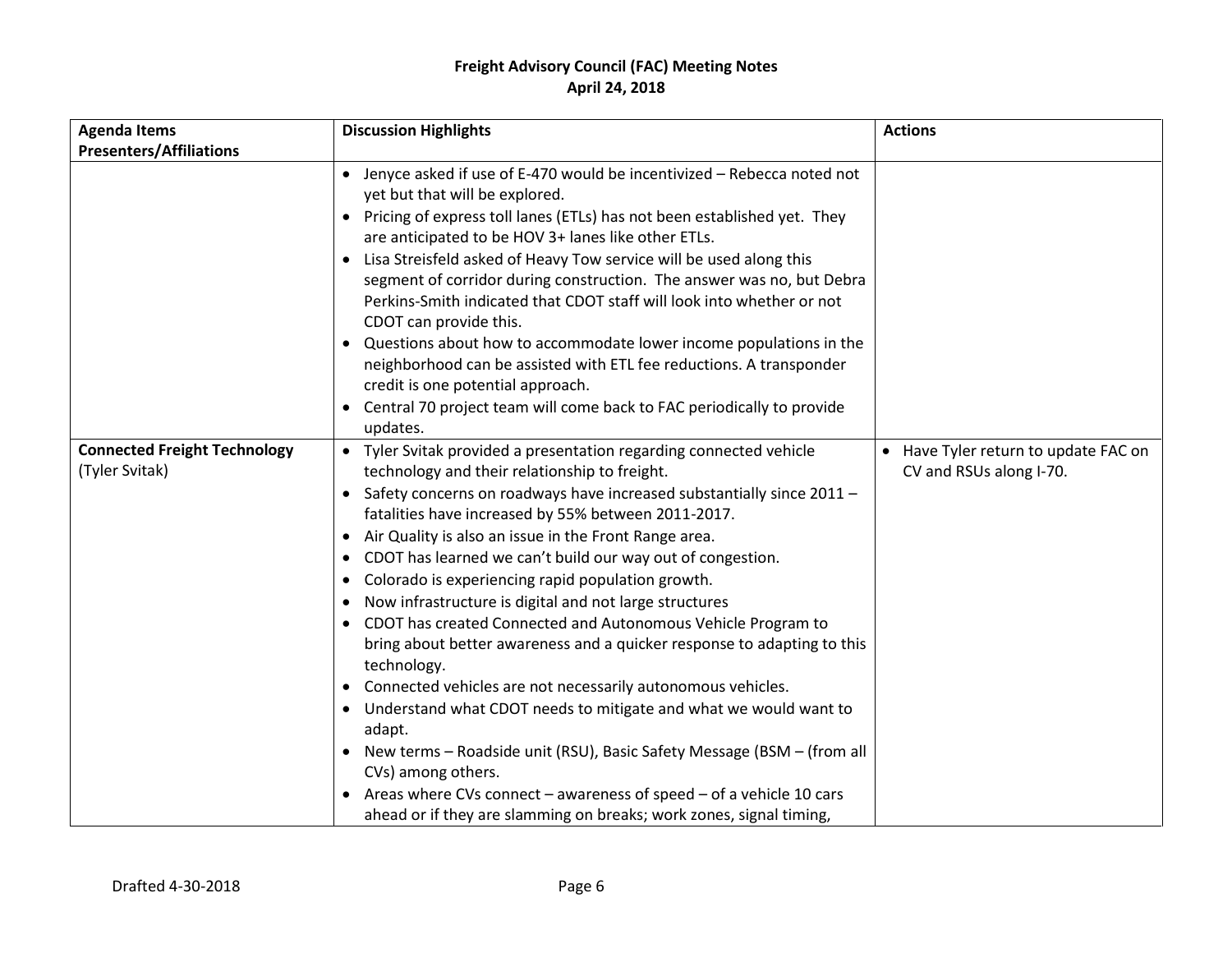| <b>Presenters/Affiliations</b><br>$\bullet$<br>$\bullet$<br>$\bullet$<br>$\bullet$ | freight priority for signals, variable speed limits, dynamic rerouting,<br>notifications for chain laws, truck parking availability, road closures, etc.<br>WYDOT conducting a CV freight pilot; approximately 400 vehicles-<br>partnership with freight carriers, to capture – weather, closures,<br>parking, work zones and stopped vehicles.<br>Look for automakers coming out with notifications that all new vehicles<br>to have CV technology.<br>Bandwidth preservation for this technology has been on hold for 20 -                                                                                                                                                                                                                                                                                                                                                                                                                                                                                                                                                                                                                                                                                                                                                                                                                                                                           |  |
|------------------------------------------------------------------------------------|--------------------------------------------------------------------------------------------------------------------------------------------------------------------------------------------------------------------------------------------------------------------------------------------------------------------------------------------------------------------------------------------------------------------------------------------------------------------------------------------------------------------------------------------------------------------------------------------------------------------------------------------------------------------------------------------------------------------------------------------------------------------------------------------------------------------------------------------------------------------------------------------------------------------------------------------------------------------------------------------------------------------------------------------------------------------------------------------------------------------------------------------------------------------------------------------------------------------------------------------------------------------------------------------------------------------------------------------------------------------------------------------------------|--|
|                                                                                    |                                                                                                                                                                                                                                                                                                                                                                                                                                                                                                                                                                                                                                                                                                                                                                                                                                                                                                                                                                                                                                                                                                                                                                                                                                                                                                                                                                                                        |  |
| $\bullet$                                                                          | years - now FCC is threatening to take reserved bandwidth for vehicle<br>safety and redirect to entertainment. CDOT and others speaking out to<br>preserve this important element needed for CV tech and related safety<br>enhancements.<br>I-70 to be outfitted for \$72 million over the next five years with 120<br>RSUs along 90 miles from Golden to Vail as a result of a partnership<br>with Panasonic and CDOT.<br>Eventually the idea is that CV communication will be circular with trucks<br>communicating with each other and the roads and the other vehicles<br>and roads sending back information to trucks.<br>Phases include $-0$ ) Planning, 1) listen to vehicles, 2) Infrastructure to<br>Vehicle Communication, 3) and 4) OEMS to Colorado prioritize and by<br>2021 system is fully operational. This will involve 2,500 vehicles initially<br>and the hope is to get up to 10,000 or more vehicles.<br>• 2021-2022 – design network – internet of roadways (IOR) or ecosystem;<br>Nevada is interested too.<br>• Outfitting of existing vehicles to make them connected costs about<br>\$1,000 - \$2,000 - hope costs will get down to \$100 to \$200.<br>OEMs/auto manufacturers need to establish standard BSM for CVs. -<br>Obama Administration mandated all new vehicles need to be CV by<br>2021.<br>Greg Fulton noted that electric trucks and Amazon's two-hour grocery |  |
| deliver service would impact freight too.                                          |                                                                                                                                                                                                                                                                                                                                                                                                                                                                                                                                                                                                                                                                                                                                                                                                                                                                                                                                                                                                                                                                                                                                                                                                                                                                                                                                                                                                        |  |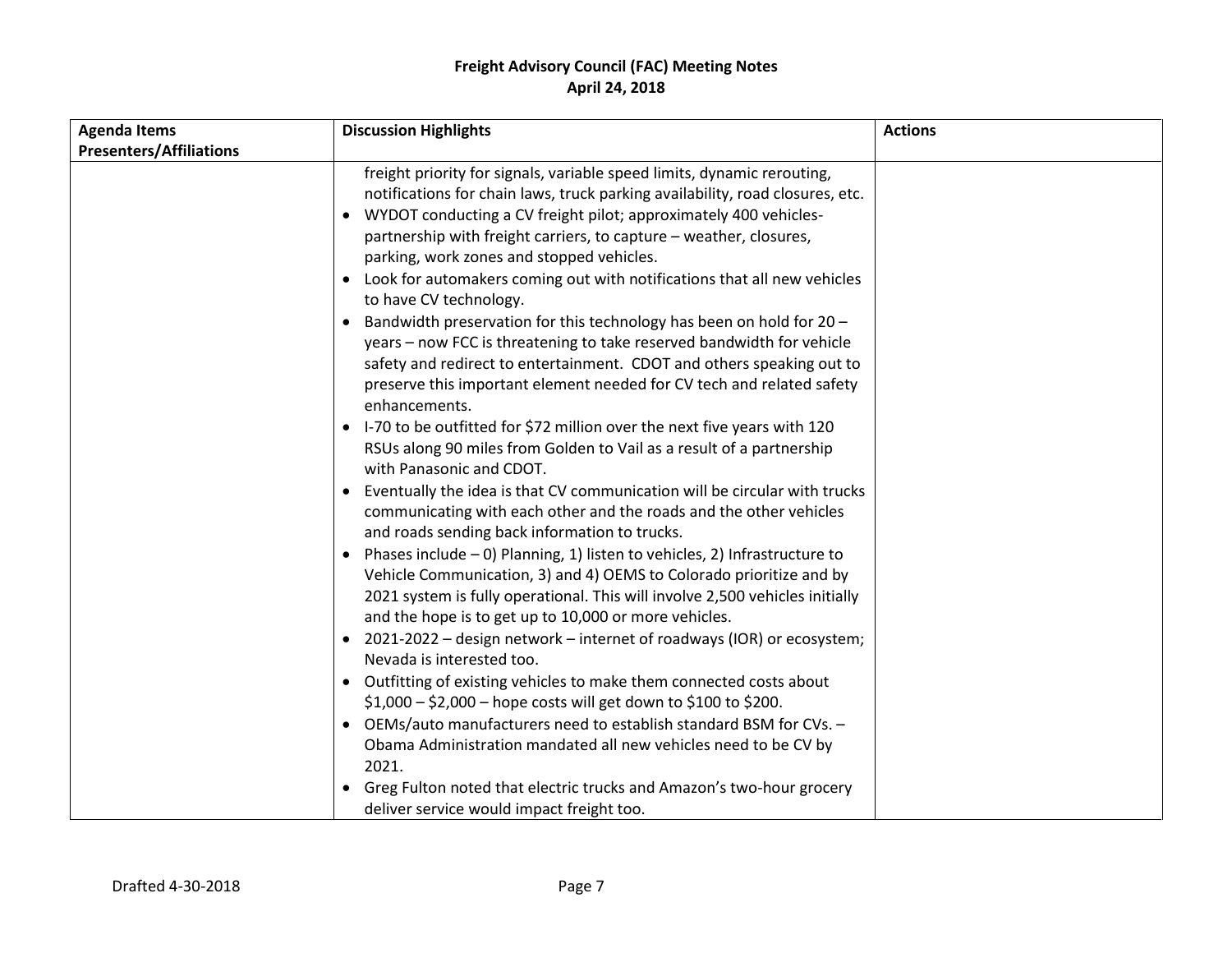| <b>Agenda Items</b>                | <b>Discussion Highlights</b>                | <b>Actions</b>                                                                                                    |
|------------------------------------|---------------------------------------------|-------------------------------------------------------------------------------------------------------------------|
| <b>Presenters/Affiliations</b>     |                                             |                                                                                                                   |
| <b>Next Meeting (Jason Wallis)</b> | July 24, 2018 – New CDOT HQ East Auditorium | • Confirm reservation of East<br>Auditorium; Send FAC invitation<br>and pre-meeting information and<br>materials. |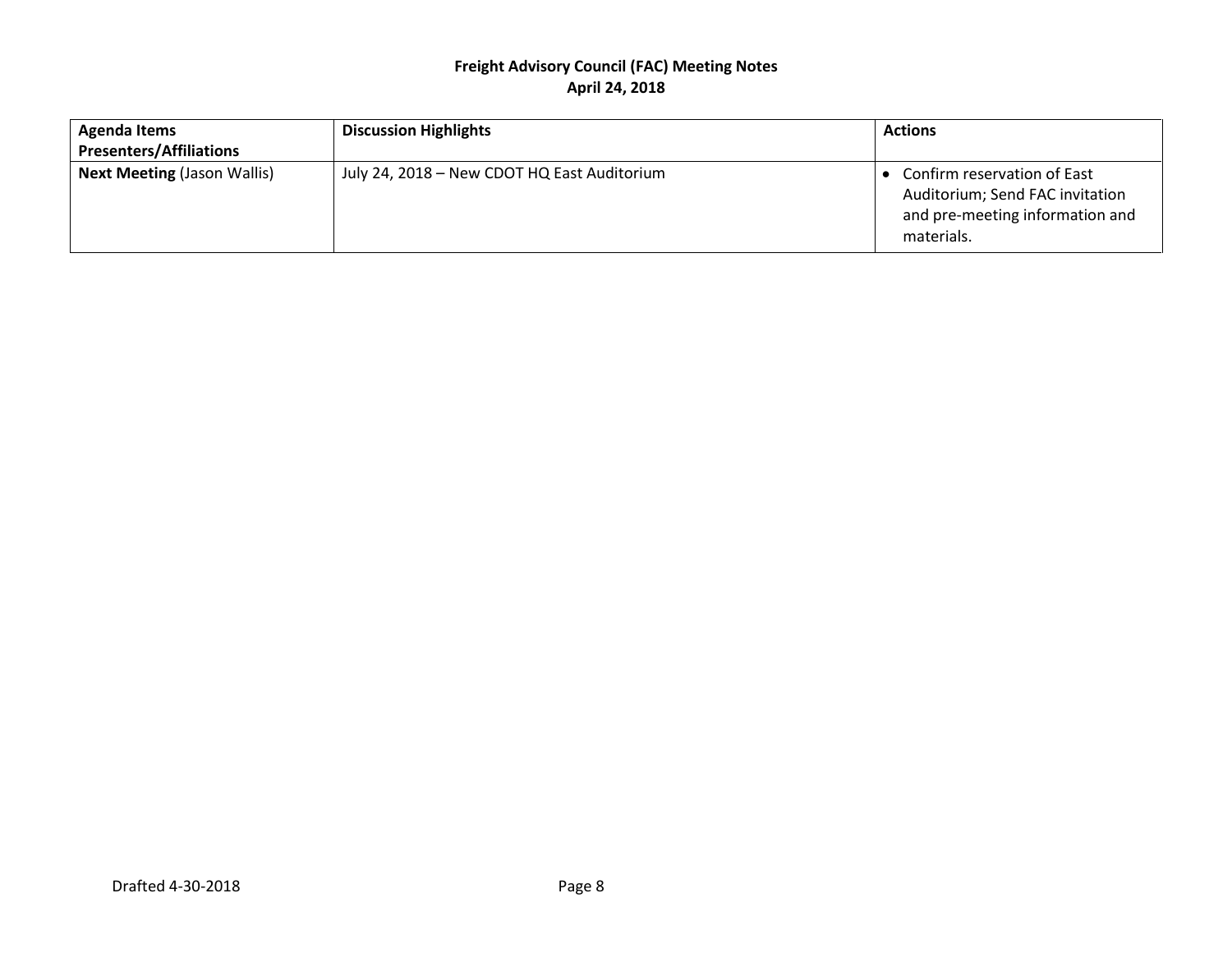|                         | <b>Freight Advisory Council (FAC) Meeting</b> |                   |                                        |
|-------------------------|-----------------------------------------------|-------------------|----------------------------------------|
|                         | <b>Attendance Check List</b>                  |                   |                                        |
|                         | 4-24-2018                                     |                   |                                        |
| Check (if in            |                                               |                   |                                        |
| Attendance)   Last Name |                                               | <b>First Name</b> |                                        |
|                         | <b>Current FAC Members</b>                    |                   |                                        |
|                         | Beedy                                         | Gary              |                                        |
| $\chi$                  | <b>Brittin</b>                                | Doug              |                                        |
| X                       | Brown                                         | Laurie            |                                        |
| $\chi$                  | Dhuru                                         | Sarod             |                                        |
|                         | Fiser                                         | Kristal           |                                        |
| $\chi$                  | Fulton                                        | Greg              |                                        |
| $\chi$                  | Goetz                                         | Andy              |                                        |
|                         | Grambusch                                     | Don               |                                        |
| $\chi$                  | Houg                                          | Jenyce            |                                        |
| X                       | Kiely                                         | Joe               |                                        |
|                         | Lewis                                         | Mike              |                                        |
| $\chi$                  | Martin                                        | <b>Brian</b>      |                                        |
|                         | Morgan                                        | Jason             |                                        |
|                         | Ogborn                                        | Mike              |                                        |
|                         | Reed                                          | Tom               |                                        |
|                         | Rich                                          | Tim               |                                        |
| $\chi$                  | Rickershauser                                 | Pete              |                                        |
| $\chi$                  | Spaulding                                     | Carl              |                                        |
|                         | Steen                                         | Norm              |                                        |
| $\chi$                  | Thompson Cassidy                              | Sara              |                                        |
|                         | Wagner                                        | Howard            |                                        |
| X                       | Wallis                                        | Jason             |                                        |
| $\chi$                  | Schurr                                        | Volker            |                                        |
|                         | Stevens                                       | Jessica           |                                        |
|                         | Van Schaick                                   | Jeff              |                                        |
|                         | Killgore                                      | Jake              |                                        |
|                         | Weart                                         | Wally             |                                        |
|                         |                                               |                   | Other Attendees 04-24-2018 FAC Meeting |
| Check (if in            |                                               |                   |                                        |
| Attendance)             | <b>Last Name</b>                              | <b>First Name</b> | Organization                           |
| $\chi$                  | Wallis                                        | Jason             | CDOT, FAC Secretary                    |
| $\chi$                  | Perkins-Smith                                 | Debra             | <b>CDOT DTD Director</b>               |
| $\chi$                  | Bustow                                        | Aaron             | <b>FHWA</b>                            |
| $\chi$                  | Sakaguchi                                     | Tracy             | $\overline{\text{CMCA}}$               |
| $\chi$                  | Collins                                       | Kathleen          | <b>CDOT</b>                            |
| $\chi$                  | Wilson                                        | Bob               | <b>CDOT</b>                            |
| $\chi$                  | Mattson                                       | JoAnn             | <b>CDOT</b>                            |
| $\chi$                  | Streisfeld                                    | Lisa              | <b>CDOT</b>                            |
| $\chi$                  | Svitak                                        | Tyler             | <b>CDOT</b>                            |
| $\chi$                  | Terranova                                     | Sharon            | <b>CDOT</b>                            |